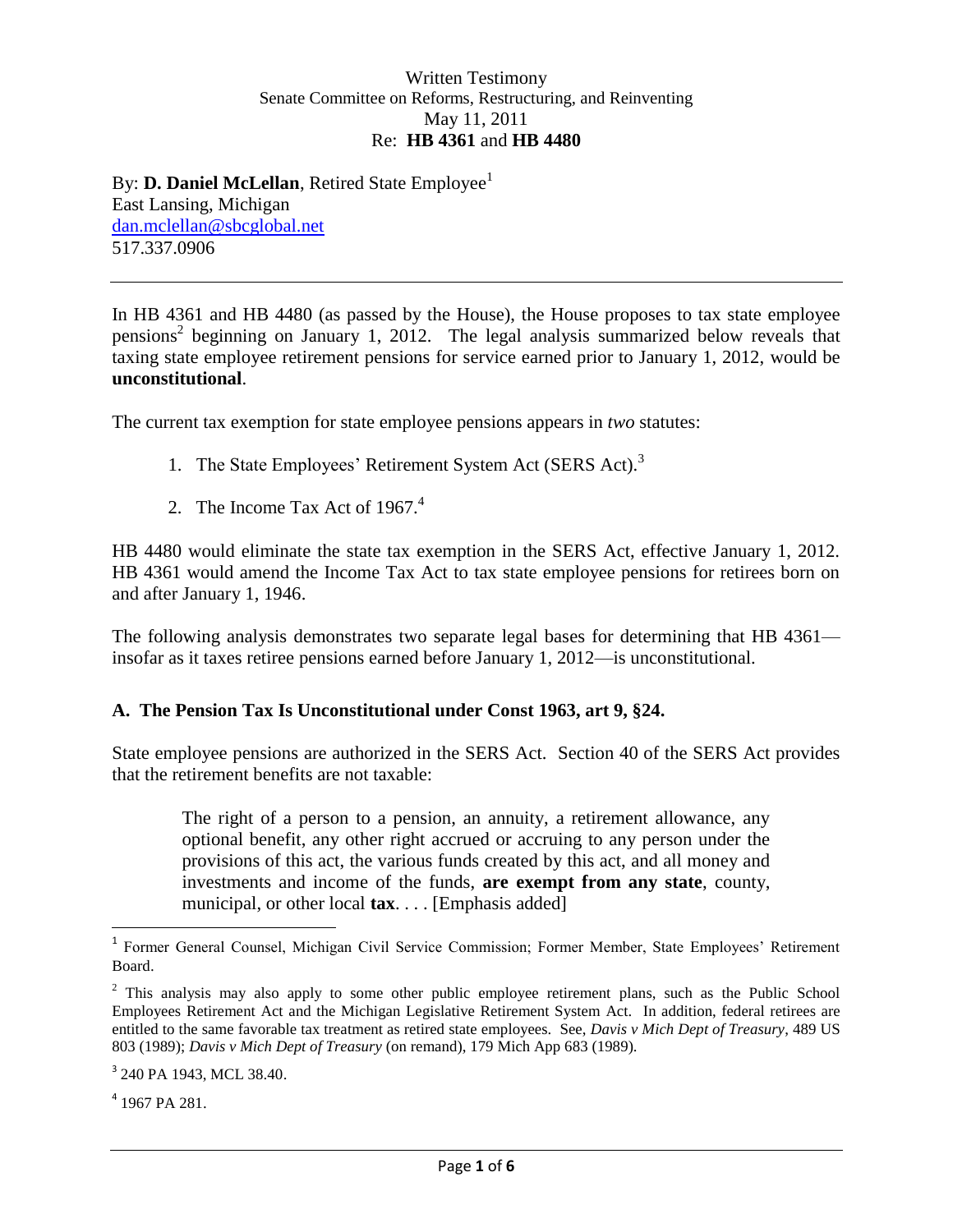This statutory tax exemption is guaranteed by the Const 1963, article 9, § 24:

The accrued financial benefits of each pension plan and retirement system of the state and its political subdivisions shall be a contractual obligation thereof **which shall not be diminished or impaired thereby**. . . . [Emphasis added]

The purpose of this constitutional provision was discussed by Attorney General Frank Kelly in an opinion:<sup>5</sup>

This provision substituted a **contractual right to the accrued financial benefits of pension plans** of the state and its subdivisions for the common law rule that such public pension benefits were gratuitous allowances which were subject to revocation at will. . . . The intention of the framers in drafting Const 1963, art 9, § 24, is reflected in the minutes of the constitutional convention:

"[T]his proposal by the committee is designed to . . . give to the employees participating in these plans a security which they do not now enjoy, **by making the accrued financial benefits of the plans contractual rights**. This, you might think, would go without saying, but several judicial determinations have been made to the effect that participants in pension plans for public employees have no vested interest in the benefits which they believe they have earned; that the municipalities and the state authorities which provide these plans provide them as a gratuity, and therefore it is within the province of the municipality or the other public employer to terminate the plan at will without regard to the benefits which have been in the judgment of the employees, earned.

"Now, it is the belief of the committee that the benefits of pension plans are in a sense deferred compensation for work performed. And with respect to work performed, it is the opinion of the committee that the public employee should have a contractual right to benefits of the pension plan, which should not be diminished by the employing unit after the service has been performed. Now, this does not mean that a municipality or other public employing unit could not change the benefit structure of its pension plan so far as future employment is concerned. But what it does mean is that **once an employee has performed the service in reliance upon the then prescribed level of benefits, the employee has the contractual right to receive those benefits under the terms of the statute or ordinance prescribing the plan**. 1 Official Record, Constitutional Convention, 1961, p 770-771. (Delegate

<sup>5</sup> OAG 1989-1990, No 6583, pp 118, 123 (June 1, 1989).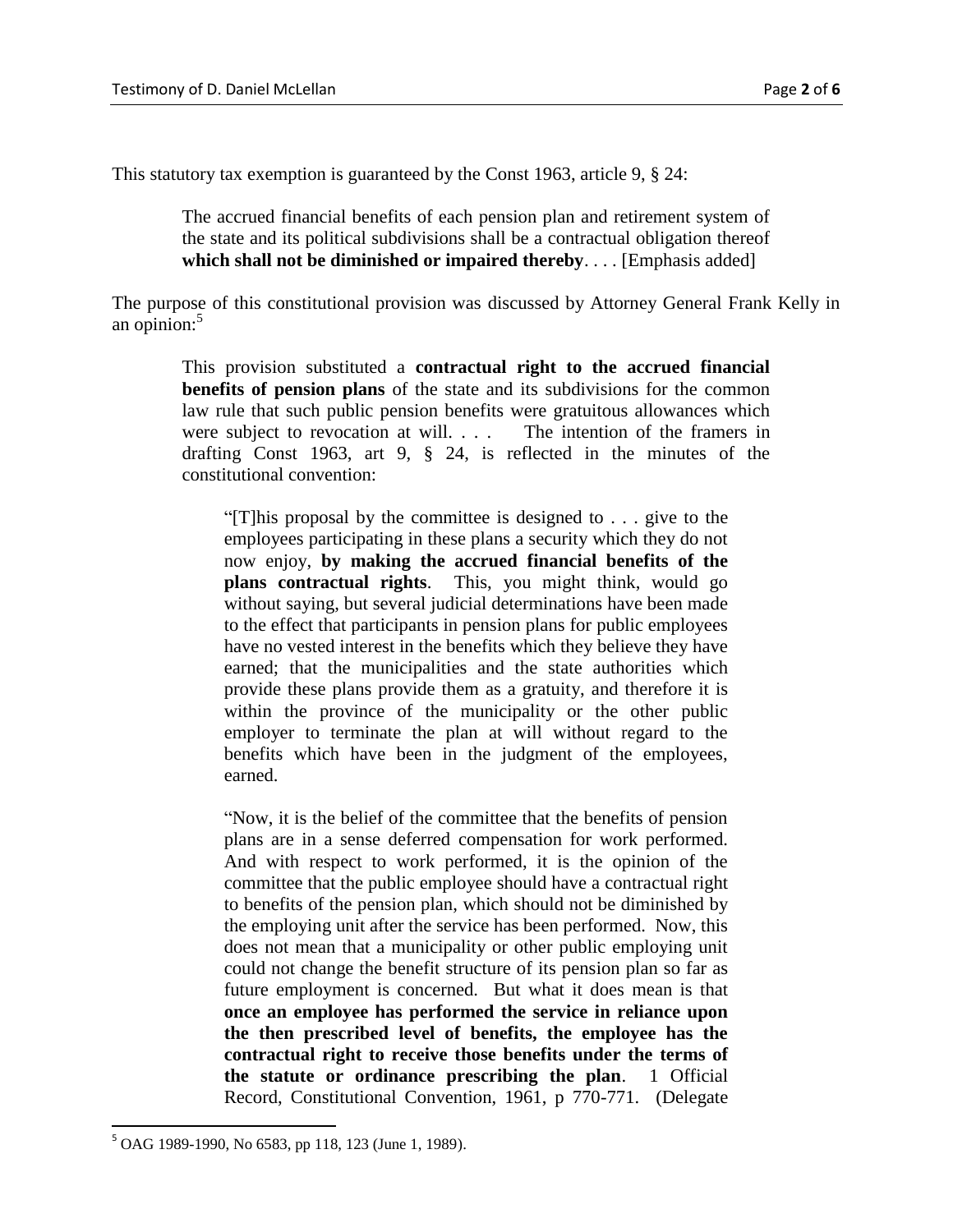Van Dusen speaking for the Committee on Finance and Taxation)." [Emphasis added.]

Thus, Const 1963, art 9, § 24, protects the "accrued financial benefits" against impairment of contract. "Accrued financial benefits" means the right to receive a specified retirement allowance based on service performed.

At the time in 1962 when the people adopted Const 1963, art 9, § 24, Section 40 the SERS Act already contained the tax exemption. Later, when the Income Tax Act of 1967 was originally enacted, it did not expressly exempt public pensions. At that time, the Attorney General was asked if the Income Tax Act repealed the tax exemption in Section 40 of the SERS Act. The Attorney General concluded<sup>6</sup> that the Income Tax Act did not modify or repeal the tax exemption for state pensions found in the SERS Act. Therefore, even in the absence of a specific exemption for state pensions in the Income Tax Act, state pensions were still *not* taxable. [Subsequently, the Income Tax Act was amended for 1969 and later years to expressly exempt all state and local public retirement system benefits. Thus, since 1969, there has been no conflict between the SERS Act and the Income Tax Act.]

In 1991, the Attorney General was asked if the tax exemption in Section 40 of the SERS Act constituted "accrued financial benefits" protected by Const 1963, Art 9, § 24. The Attorney General opined<sup>7</sup> as follows:

- 1. Amending or repealing the public pension tax exemption in the Income Tax Act would not affect the statutory exemption in Section 40 of the SERS Act.
- 2. The legislature could repeal or limit the tax exemption for state retirees in the SERS Act, but only *prospectively* for *new* members of the retirement system. Existing state retiree benefits cannot be taxed because these benefits are "accrued financial benefits" protected by Const 1963, Art 9, § 24.

Now, in HB 4361 and HB 4480, the House has proposed to do precisely what Const 1963, art 9, §2, was enacted to prevent: *diminishing state employee pensions after they have been earned.*

State employees earned their pensions under (1) a statutory retirement plan that specifically prohibited reducing their retirement benefits by state taxation and (2) a constitution that guaranteed those retirement benefits. Thus, any effort by the legislature to reduce retirement benefits for current state retirees violates Const 1963, Art 9, § 24, whether it is attempted by amending the Income Tax Act or the SERS Act.

The legislature may tax state employee pensions, but may do so only *prospectively* for new employees and for benefits that accrue after January 1, 2012. The legislature may not tax pension payments earned by state service prior to January 1, 2012, or by members of the state retirement system hired before January 1, 2012. If the legislature amends both the Income Tax

 $\overline{\phantom{a}}$ 

 $6$  OAG 1967-68, No 4604, p 269 (July 26, 1968).

<sup>7</sup> OAG 1990-1991, No 6697 (December 18, 1991).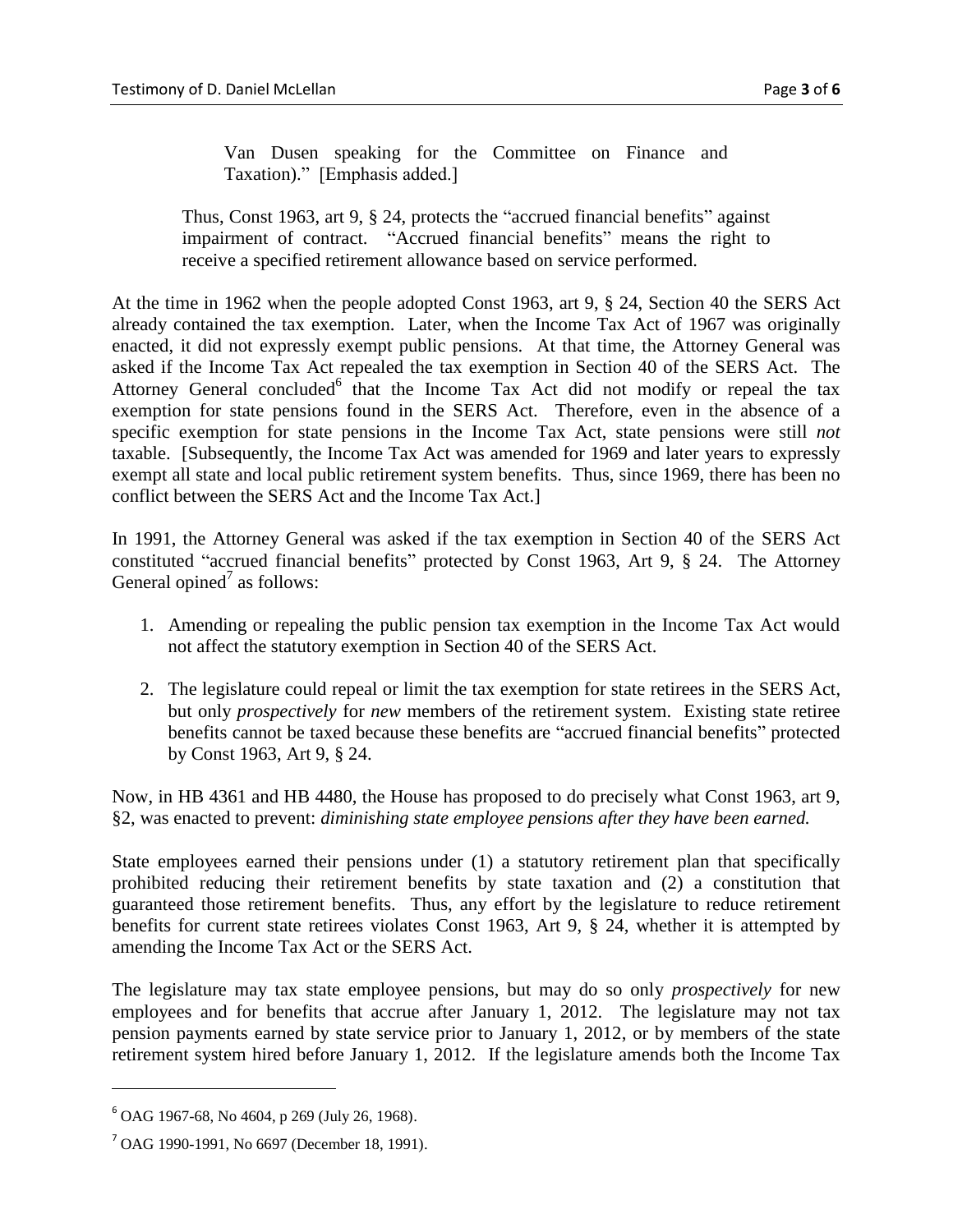Act and the SERS Act to permit taxation of pension benefits, the tax will be payable only on pension payments earned by new state employees hired after January 1, 2012.

## **B. The Pension Tax Is Unconstitutional under US Const, art 1, § 10, and Const 1963, art 1, § 10.**

There is a second, independent constitutional basis for rejecting taxes on state employee pensions. Both the US and Michigan constitutions prohibit the legislature from enacting any law that impairs existing contractual obligations:

US Const, art 1, §10: "No State shall . . . pass any Bill of Attainder, ex post facto Law, or Law impairing the Obligation of Contracts . . ."

Const 1963, art 1, §10: "No bill of attainder, ex post facto law or law impairing the obligation of contract shall be enacted."

Since Const 1963, art 9, § 24, unambiguously creates a contractual right to the pensions authorized in the SERS Act, the legislature cannot lawfully enact HB 4361 and HB 4480 since they diminish and impair that contractual right.

Obviously, the statutory tax exemption was intended to ensure that state employees received 100 percent of their accrued pension after retirement and that future legislatures could not raid the pension funds by taxing pensions to reduce them after-the-fact. Even if the legislature were not permitted to tax state employee pensions, the retirees would be entitled to contractual damages equal to the amount of the tax.

## **C. What are the Administration's Legal Arguments for Taxing State Employee Pensions?**

The administration has not released any written legal analysis to support taxing state employee pensions. However, the Lt. Governor Calley testified before joint legislative committees and suggested the following three legal reasons the legislature may constitutionally tax state employee pensions:

**Reason 1**: The administration suggested that the Michigan Supreme Court decision in *Studier v Mich Public School Employees' Retirement System*<sup>8</sup> somehow permits the state to tax state employee pensions.

We disagree that the *Studier* decision applies to state employee pensions. Basically, *Studier* dealt with retiree health care benefits, not retiree pensions, and therefore the *Studier* analysis and decision simply does not address retiree pensions.

The *Studier* plaintiffs<sup>9</sup> argued two constitutional reasons why the legislature cannot change retiree health care benefits.

<sup>&</sup>lt;sup>8</sup> 472 Mich 642 (2005).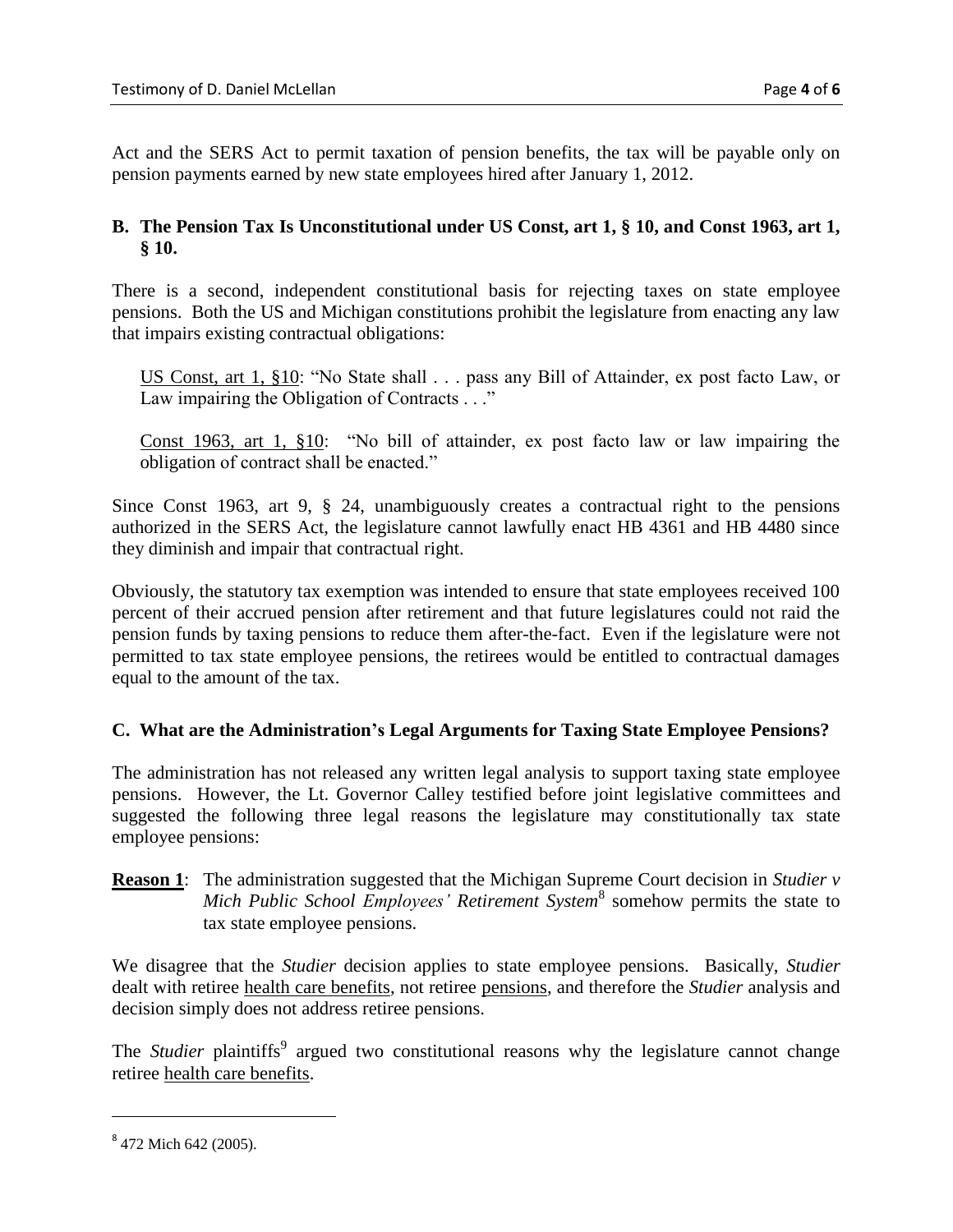- A. The plaintiffs first argued that teacher retiree health care benefits are "accrued financial benefits" protected by Const 1963, art 9, §24.
	- In its decision, the *Studier* court held that retiree health care benefits are not "accrued financial benefits" covered by Mich Const, art 9, §24. Hence, health care benefits are not protected by Const 1963, art 9, §24.
	- In contrast, no one doubts that state employee pensions are explicitly "accrued financial benefits" protected by Const 1963, art 9, § 24. Therefore, the holding in *Studier* is not applicable to state employee retiree pensions.
- B. The plaintiffs alternatively argued that the teachers' retirement act created a contractual right by public school retirees to receive health care benefits that could not be altered without violating US Const, art 1, §10, and Mich Const, art 1, §10.
	- In its decision, the *Studier* court looked for, but *did not find*, any express statutory language that created a contractual right in the health care benefits. As a result, the *Studier* court held that the legislature was free to change the health care benefits of public school retirees without violating either the US or Michigan constitutions.
	- In contrast, when considering state employee pensions that are protected by Const 1963, art 9, § 24, that very constitutional provision expressly provides that the protected pension payments are a "contractual obligation" which cannot be "diminished or impaired" by the legislature. Thus, the statutory guarantee in the SERS Act that accrued pension benefits will not be taxed is, by virtue of the express language of Mich Const, art 9, §24, *an explicit contractual obligation* of the state. Therefore, the state cannot tax existing retiree pensions without violating US Const, art 1, §10, and Mich Const, art 1, §10.
- **Reason 2:** The administration also suggested that Const 1963, art 9, § 2, prohibits the state from surrendering its taxing authority under *any* circumstances.

Const 1963, art 9, § 2, provides as follows:

The power of taxation shall never be surrendered, suspended or contracted away

Here, the administration suggests that Const 1963, art 9, §2, supersedes art 9, §24, and therefore art 9, §24, cannot prevent the legislature from taxing pensions. However, the courts must attempt to ensure that both constitutional provisions are implemented, not just the administration's choice.

<sup>&</sup>lt;sup>9</sup> The plaintiffs were public school teacher retirees.